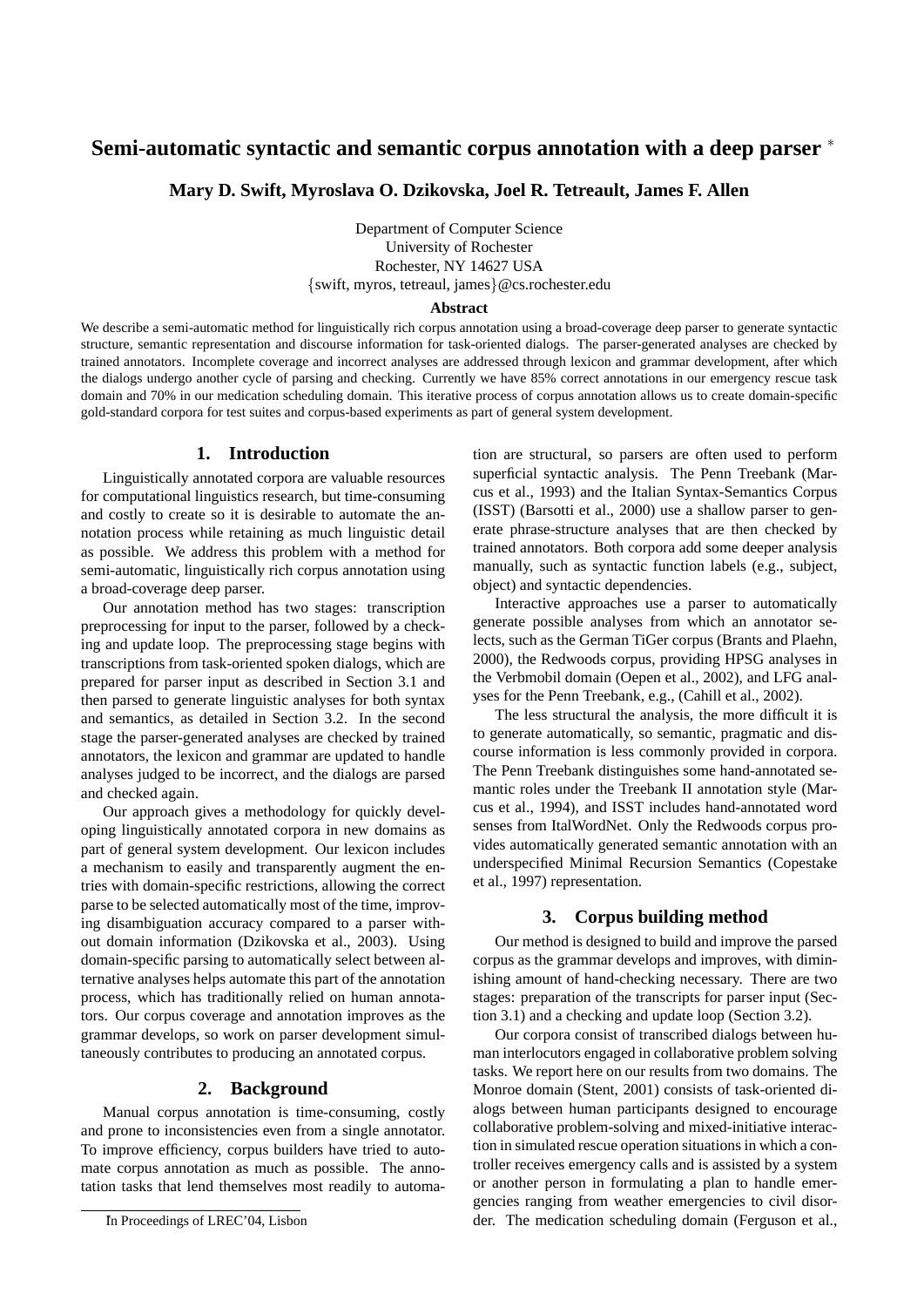2002) consists of dialogs in which a participant interacts with another person playing the role of the system to work out medication scheduling based on different patient needs and situation parameters.

#### **3.1. Transcription preparation**

To prepare the transcribed speech for parser input we have to do some utterance resegmentation followed by manual annotation for disfluencies and ungrammatical or incomplete utterances.

The segmentation in the original dialog transcripts separates utterances by user turn. Further segmentation is needed on utterances that are conjunctions of several main clauses that are coherent by themselves. Utterances are split if there is an explicit coordinating conjunction between two or more complete clauses, that is, each clause has subjectverb or subject-verb-object format and is joined by coordinating conjunctions *and*, *but*, *or*, etc. Only clauses with a subject of *you* or *we* are exempt, so there can be implicit subjects in preceding clauses. In the case of utterances without explicit coordinating conjunctions, each utterance must be able to stand by itself. Typically these are complete sentences accompanied by short acknowledgment phrases such as *[Wait a minute] [I misunderstood]* and *[Right] [We still have a road crew at the airport]*.

Handling speech repairs and incomplete utterances presents additional difficulty to the problem of parsing human speech. We annotated our corpus with information about disfluencies as follows. Words or phrases are marked as disfluencies (indicated in square brackets) if the phrase is repaired (e.g., *[We're gonna send the digging crew] we're gonna send the road crew from RGE to Elmwood bridge*) or repeated (e.g., *[Can you] can you go over the thing for me again?*) immediately after in the same utterance. The original utterance is retained in the corpus, but the input to the parser does not include the disfluencies (as shown in the Corpus Tool display in Figure 2).

We label utterances that are incomplete or ungrammatical but do not currently parse them. Incomplete utterances meet one or more of the following criteria: 1) both subject and verb are present, but at least one more constituent is required to make sense, e.g., *It and that is*; 2) the utterance consists of a single word that is not an acknowledgment and does not qualify as an elliptical response to a previous utterance; 3) the utterance ends with a half-finished word, e.g., *Actually it's right a ab*. Ungrammatical utterances do not fit the above criteria for incomplete utterances but meet one of the following criteria: 1) required constituents are missing, such as articles or prepositions e.g., *So ambulance sends generator*; 2) wording is incorrect, e.g., *As terms of crews I have two road crews*; 3) there are morphological errors, such as incorrect agreement marking.

The prepared utterances are placed in a format that includes fields such as the utterance to be parsed; the original utterance (complete with disfluencies); whether the utterance is incomplete or ungrammatical; speaker label; whether the utterance is part of a series of conjoined main clauses; and fields that will be automatically filled in by the parser for the syntactic and semantic analyses and the timestamp of the parse.

#### **3.2. Automatic generation of linguistic analyses**

We use a broad-coverage deep parser based on a bottom-up algorithm and an augmented context-free grammar with hierarchical features. The parser-generated syntactic representation consists of a derivation tree structure labeled with phrasal categories and terminal nodes, as shown in Figure  $1<sup>1</sup>$ . The tree also includes word senses and their base forms in the TYPE feature. The word senses come from a domain-independent ontology developed together with the grammar. Our ontology for actions and states (expressed by verbs and nominalizations) has a toplevel structure consistent with FrameNet (Johnson and Fillmore, 2000), though we use a smaller set of semantic roles to make syntactic linking easier (Dzikovska, 2004). The domain-independent ontology is combined with a domain model that adds selectional restrictions to the semantic role arguments, allowing the parser to choose the correct interpretation among available alternatives. Domainindependent semantic features are associated with each word to differentiate between e.g., at the top level, physical objects, abstract objects, situations and times, each of which has a set of basic semantic characteristics (see Figure 3 for examples of the :SEM feature vector).

The parser generates a semantic representation that is a flat unscoped logical form with events and labeled semantic arguments. An abbreviated form is shown in Figure 2; excerpts of the full terms from this form, which show the semantic feature representation, are in Figure 3. Each term includes an identifying variable (:VAR), indicating dependency relations between terms; the semantic class; semantic features (:SEM); the term type; and any modifications (:MODS). Some information is specific to certain kinds of terms, e.g., tense, modality and aspect (:TMA) is generated for terms obtained from verbs, and referential information (:CONTEXT-REL) for pronouns.The semantic representation also includes terms for null elements, such as implied subjects in imperatives, and speech act information in the form of a classification of the utterance as a statement, query, acknowledgment, rejection, etc.<sup>2</sup>

#### **3.3. Checking and updating the corpus**

The parser-generated analyses are automatically checked in a post-processing stage as a rough guide for annotators until the parses are checked by hand. The analyses are hand-checked by trained annotators using a software tool developed for this purpose, shown in Figure 2. Annotators use the tool to display the syntactic and semantic analyses  $3$  for each utterance and assign a status of GOOD or BAD. Comments on status assignments can be entered, using keywords if applicable, e.g., BAD-SENSE if an incorrect word sense appears in the analyses. Recording the reasons for status assignment speeds up subsequent cycles of annotation because known past problems can be quickly checked. Initially, checking took between 2 and 4 hours (depending on the annotator) for a 300-utterance

<sup>&</sup>lt;sup>1</sup>Some leaf nodes are omitted due to space constraints.

<sup>&</sup>lt;sup>2</sup>Details of the parser's semantic representation can be found at http://www.cs.rochester.edu/research/cisd/resources/parser/lf.

<sup>&</sup>lt;sup>3</sup>Dependencies are highlighted with matching colors on the :VAR to help the checking process.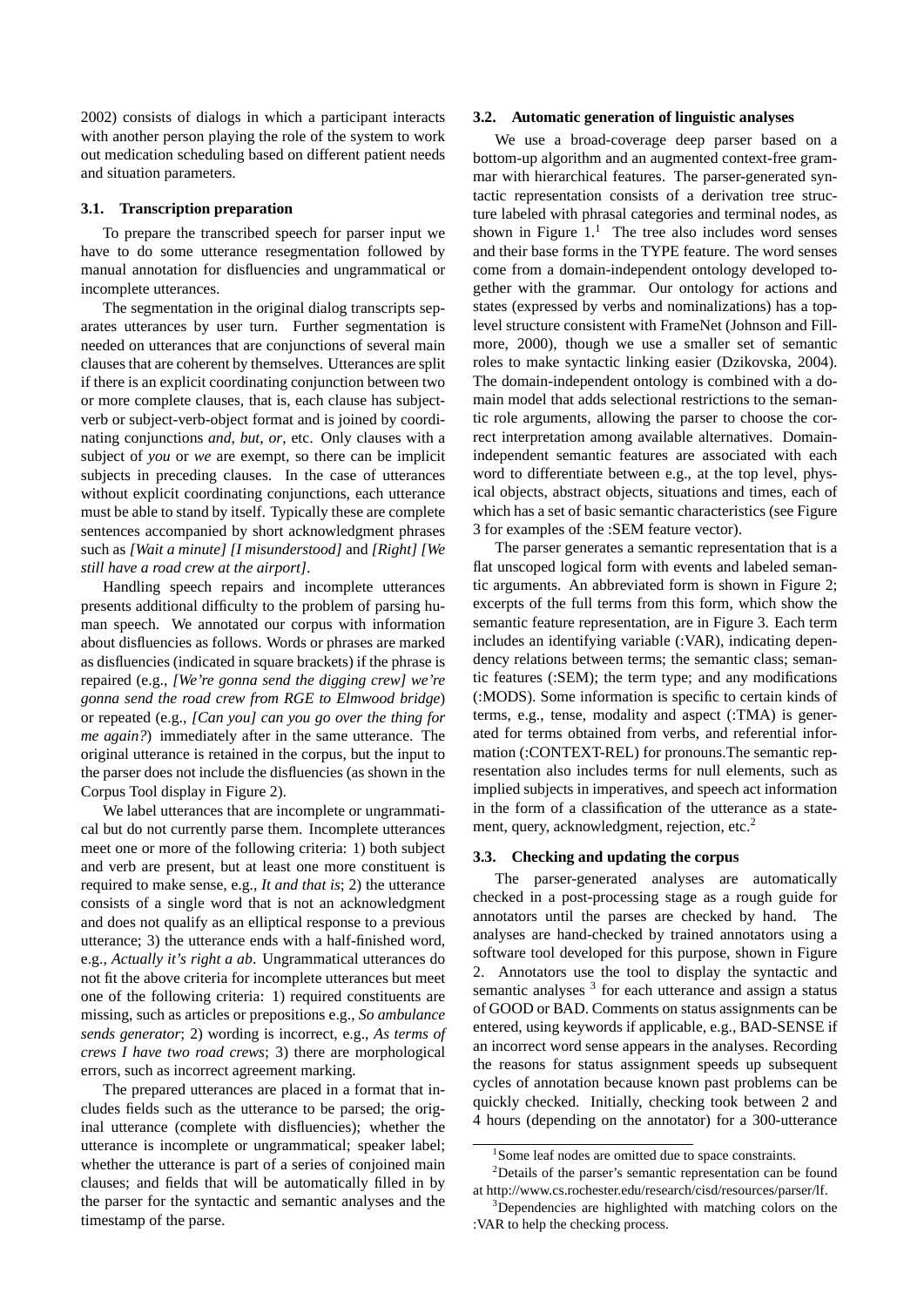

Figure 1: Sample parse tree for s16 utterance 297



Figure 2: Top-level display of the logical form with the corpus tool

dialog. After a month of training, updated dialogs can be checked at a speed of about 200 utterances per hour.

If multiple analyses are possible for a given utterance due to lexical or syntactic ambiguity, and the top analysis selected by the parser at run-time is not the correct one, alternate parses can be generated and the correct one selected and saved in the gold-standard file. These analyses have the status HAND-GEN, indicating that they are not the parser's first choice and had to be generated by iteratively parsing the same utterance to obtain an alternate structure.

The hand-checked parses are used to identify problems with the parser, which are addressed through lexicon and grammar development, after which the dialogs are parsed again. New parse results are automatically merged with the old hand-checked parses. If the parse is unchanged, the new parse is kept, with the old hand-checked status. Otherwise, the new parses with their automatically assigned status replace the old ones, so they must be hand-checked. If the parse changes and the old status is GOOD, the old entry is retained for comparison. This iterative process is useful for lexicon and grammar development, since the amount of work spent on this phase diminishes as lexical and grammatical coverage increases.

# **4. Results**

For each of the dialogs, Table 1 shows the number of parser-generated analyses that are good, hand-generated, or bad, together with the number of utterances that are either incomplete or ungrammatical (hence no parse attempted), total utterances, and finally the percent of correct analyses out of the utterances for which parses were generated.<sup>4</sup>

Our parser currently generates correct analyses for 85% of the utterances in the Monroe corpus and 70% in the MedAdvisor corpus. We continue to expand our coverage to handle difficult phenomena common in spoken language, such as elliptical responses e.g., *So two stretcher and three walking*, uttered in reference to accident victims.

# **5. Conclusions and future work**

With this technique we will create annotated corpora for multiple domains and use them to train a statistical parser. We also plan to use the corpora to train the parser to automatically detect disfluencies and unparseable sentences to save time in manual annotation. Additionally, since our

<sup>&</sup>lt;sup>4</sup>Medication domain analyses are from (Dzikovska, 2004).